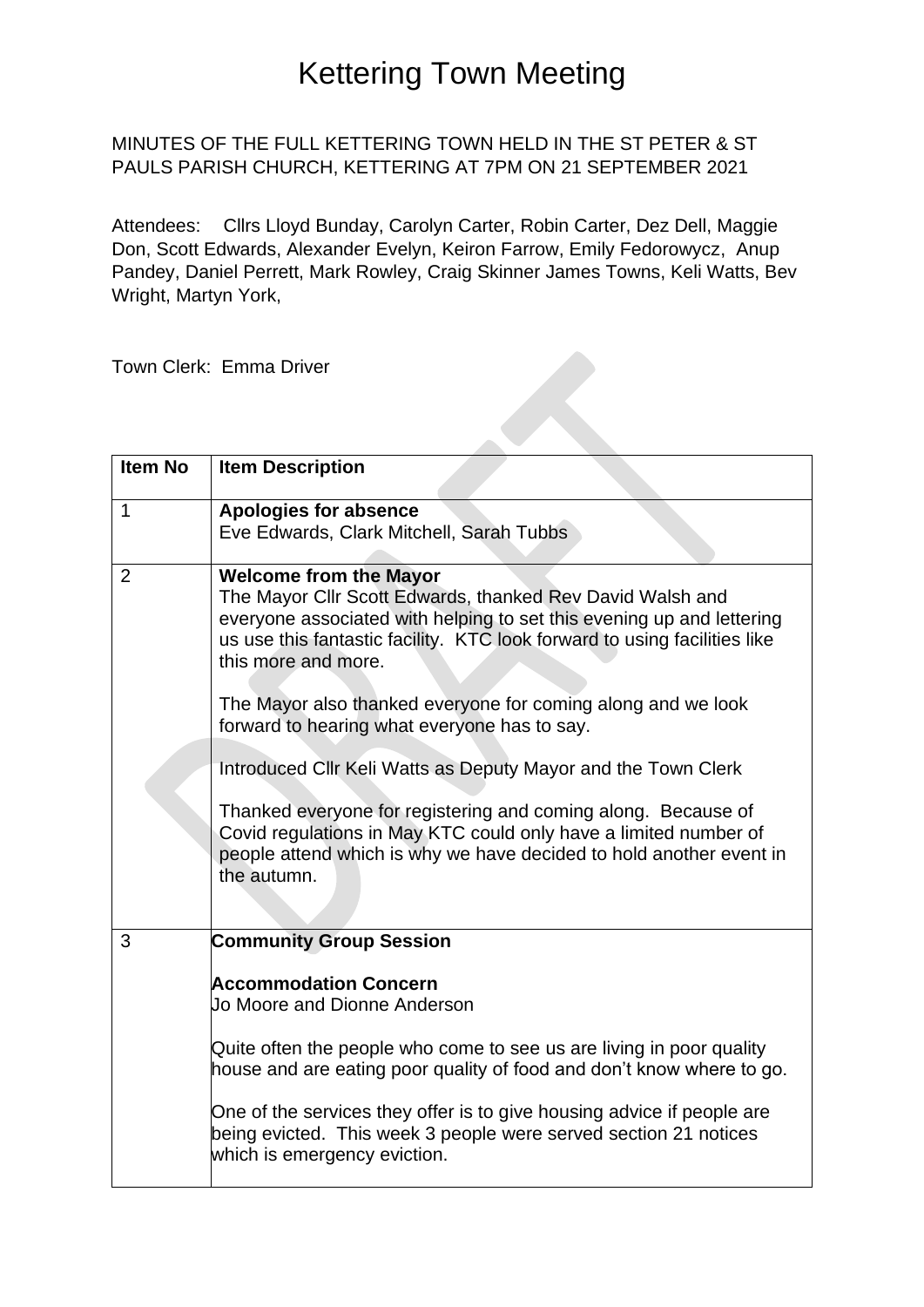| We help people know their rights and register on keyways if eligible<br>Landlords want 6 months' rent, and guarantors and this isn't always<br>achievable for people.                                                                                                           |
|---------------------------------------------------------------------------------------------------------------------------------------------------------------------------------------------------------------------------------------------------------------------------------|
| Offer advice to people regarding budgeting. Always looking for<br>volunteers to help with this. If someone can manage household<br>accounts and if they have been in debt themselves then they are the<br>best people to help out.                                              |
| See people who have been out of work or furloughed and they quite<br>often have self-esteem issues. We try to provide a professional<br>confidential service with sound proofed rooms.                                                                                          |
| People who are in poverty are on electric/gas metres and they are far<br>more expensive. Used to be able to get help with white goods but the<br>charity that helps in Northampton have run out of money for this<br>financial year already. Looking at how we can get funding. |
| Partner with KCU and give out food parcels. Only allowed 4 food<br>parcels a year. We try and help you not need a food parcel next week<br>but try and be part of the longer solution.                                                                                          |
| Give benefits advice and check everything is being claimed what a<br>person is entitled to.                                                                                                                                                                                     |
| All support is free but because of Covid then ring to make an<br>appointment.                                                                                                                                                                                                   |
| Work closely with rough sleepers.                                                                                                                                                                                                                                               |
| Looking for new trustees. Man with vans and grow across the<br>community.                                                                                                                                                                                                       |
| CIIr Don asked about the problems with some homeless<br>obtaining ID and keeping it secure.                                                                                                                                                                                     |
| Accommodation Concern replied they provide secure boxes etc                                                                                                                                                                                                                     |
| If people need then Accommodation Concern will be postal address<br>and keep ID/documents for safe keeping                                                                                                                                                                      |
| A bank in the town does offer a bank account for people of no fixed<br>address.                                                                                                                                                                                                 |
|                                                                                                                                                                                                                                                                                 |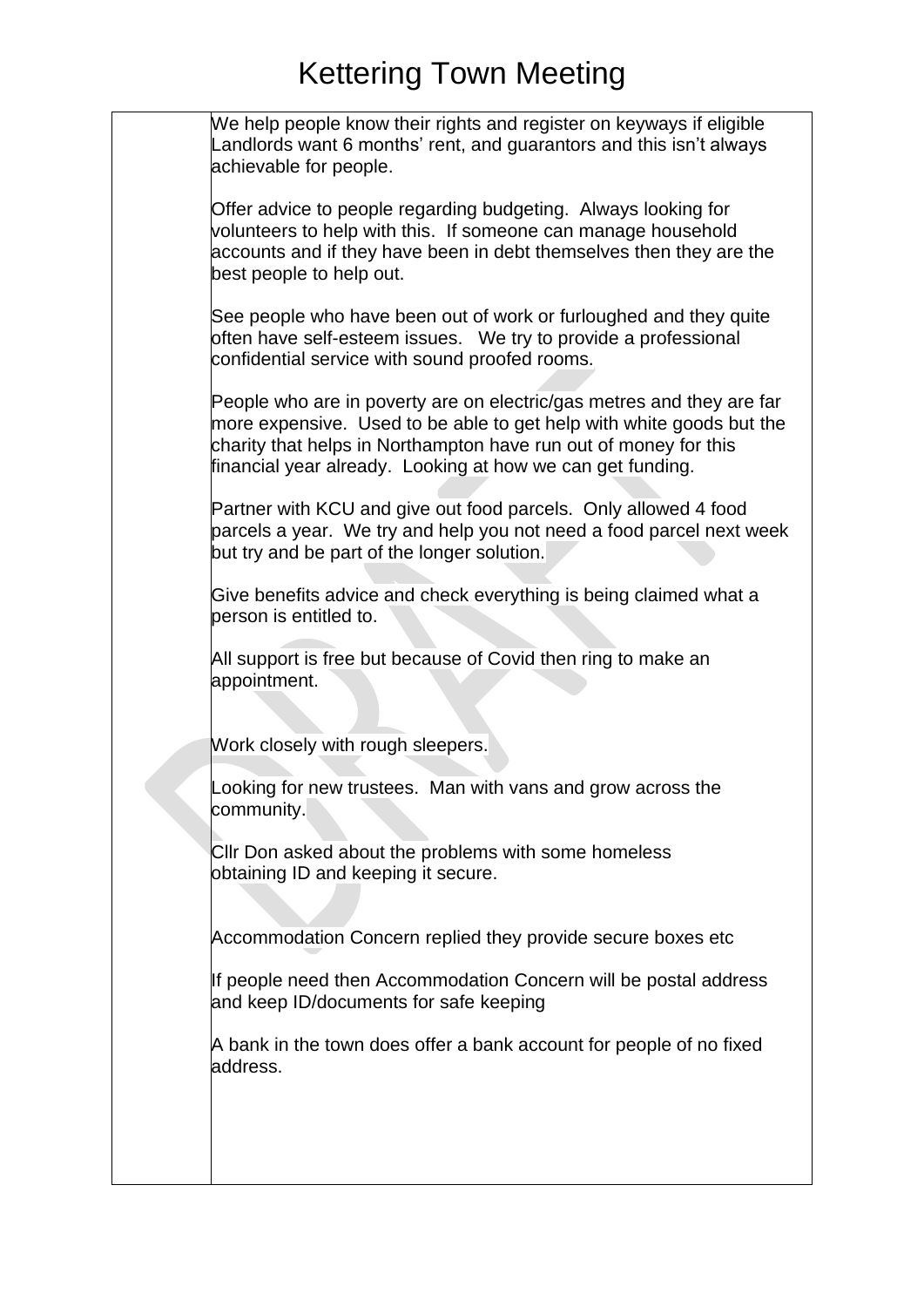### **Corona Kitchen and St Edward's soup kitchen.**

Frank Rodgers

Up until a couple of weeks ago ran I Corona Kitchen. Would like to thank KTC and NNC and the previous KBC for support

I would ask if anyone who is a member of a church or organisation with a small kitchen to think about if they can serve food on Monday, Wednesday, Friday. Currently looking for any volunteer groups or churches with facilities and volunteers to cook a meal.

Cllr Dez Dell asked – how many meals we served over the 17 months? Answer 30,000 meals during the time open.

Cllr Maggie Don – wanted to say thank you and congratulate you on being nationally recognised.

Will be putting an article on our website to see if anyone can help.

### **Beccy Hurrell Voice & Arts Limited**

Lindsey Atkins, Director

Based in the Yards and started 10 years ago. We provide a high quality arts school, inspire children and adults. Provide an inclusive atmosphere

There are 3 pillars of business: -

### **3rd Pillar Academies Program**

KGH choir/Parkinsons voice group To include art and drama as well Celebrate the people that come to us.

### **2 nd Pillar Arts School**

Believe everyone should have access to arts Schools no longer have time or money Approaching business to fund arts in schools Problem solve and share ideas. Teach skills to help calm participants down in situations they made find uncomfortable or stressful

**1 st Pillar Dance Studio and community-based hub**

Springboard to help businesses start up Working with Tresham college and Princes Trust Looking for a kick start scheme, teaching skills January will be offering well-being for movement Visit website for more information Workshops held once a month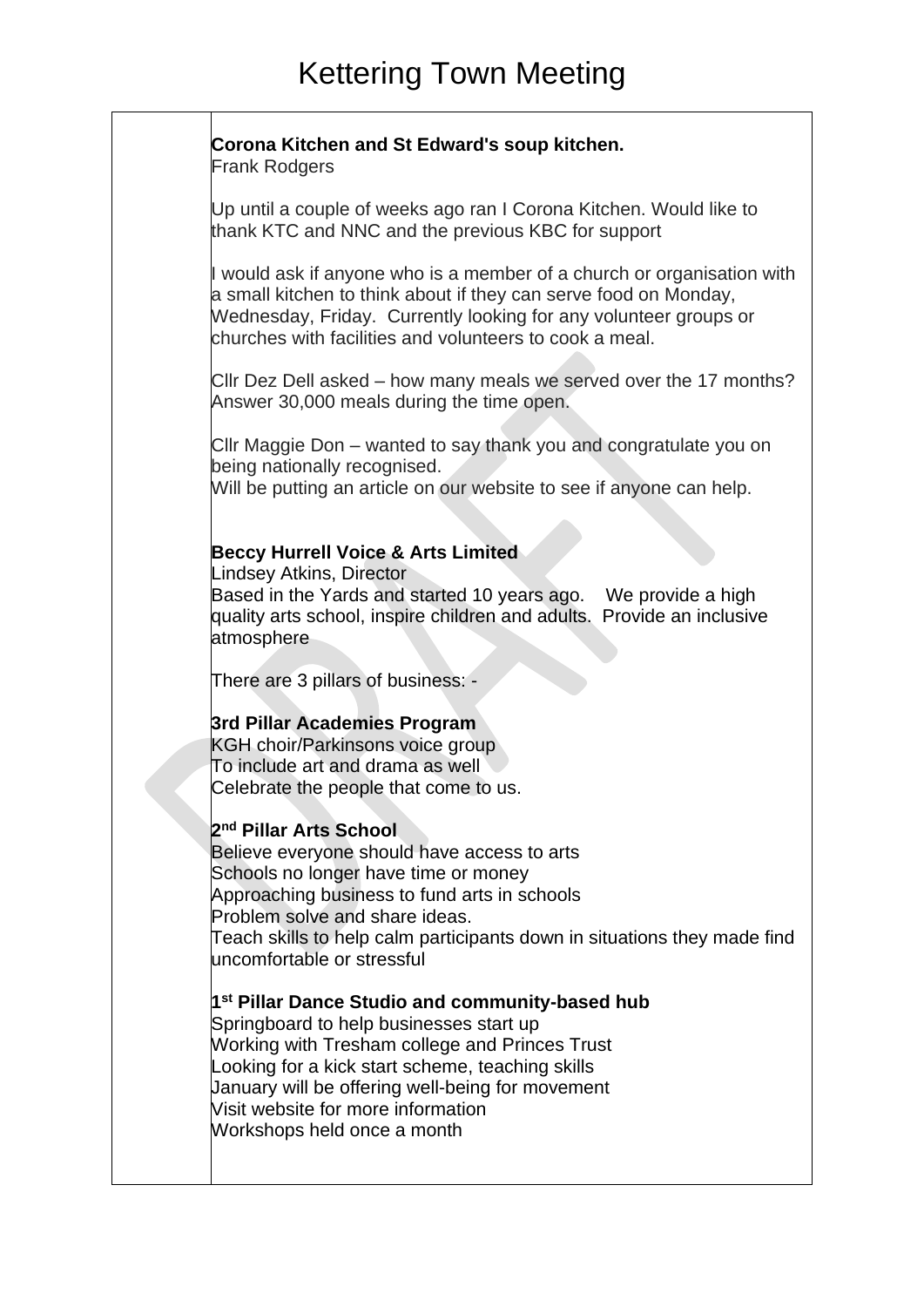**Brightwayz and Brightkidz - Inspiring Active Travel** Alison Holland, Projects and Partnerships Director

Based in Geddington and started the business about 18 years ago. Started a walking bus scheme which reduces the school run traffic and also gives children a nice wake up in the morning.

We are a social enterprise not for profit business and funded by products that they sell which are sold across the country.

Another aspect is the project work we do which has grown over the last few years. Grange Primary had a worry children could be knocked over while playing out. Promoting road safety and start the project STEPS Safe Travel Enabling People and Schools.

Look at how to encourage children to travel to school – i.e., road safety work, wicky bear etc.

School has increased the number of children by 11% by the end of the year who were taking part in the scheme and the Government target was 1%. The school was very pleased with it and won an award for the county.

Have expanded and just finished a project called Compass, KBA and Southfield Schools took park, and it was part funded by the police and looks at how children travel to school.

Want to work with more schools as the funding is there to help more schools to have an active travel plan.

Any Councillor who does work with schools to get in contact with Alison

Cycling UK have obtained money to encourage people to cycle in Kettering. Fund cycling mechanics and its free to come along to. A large cycle ride on Sunday which falls under the same project. Starts at Burton Latimer at 10.30am for a community bike ride, bike to Barton Seagrave and end at the green patch.

Brightwayz – working with NNC and helping them to develop the local cycling and walking infrastructure plan. What is needed to improve cycling and walking routes.

Look out for the survey and consultation which is coming out.

Would like town councillors to take part in a session. Alison to contact the town clerk.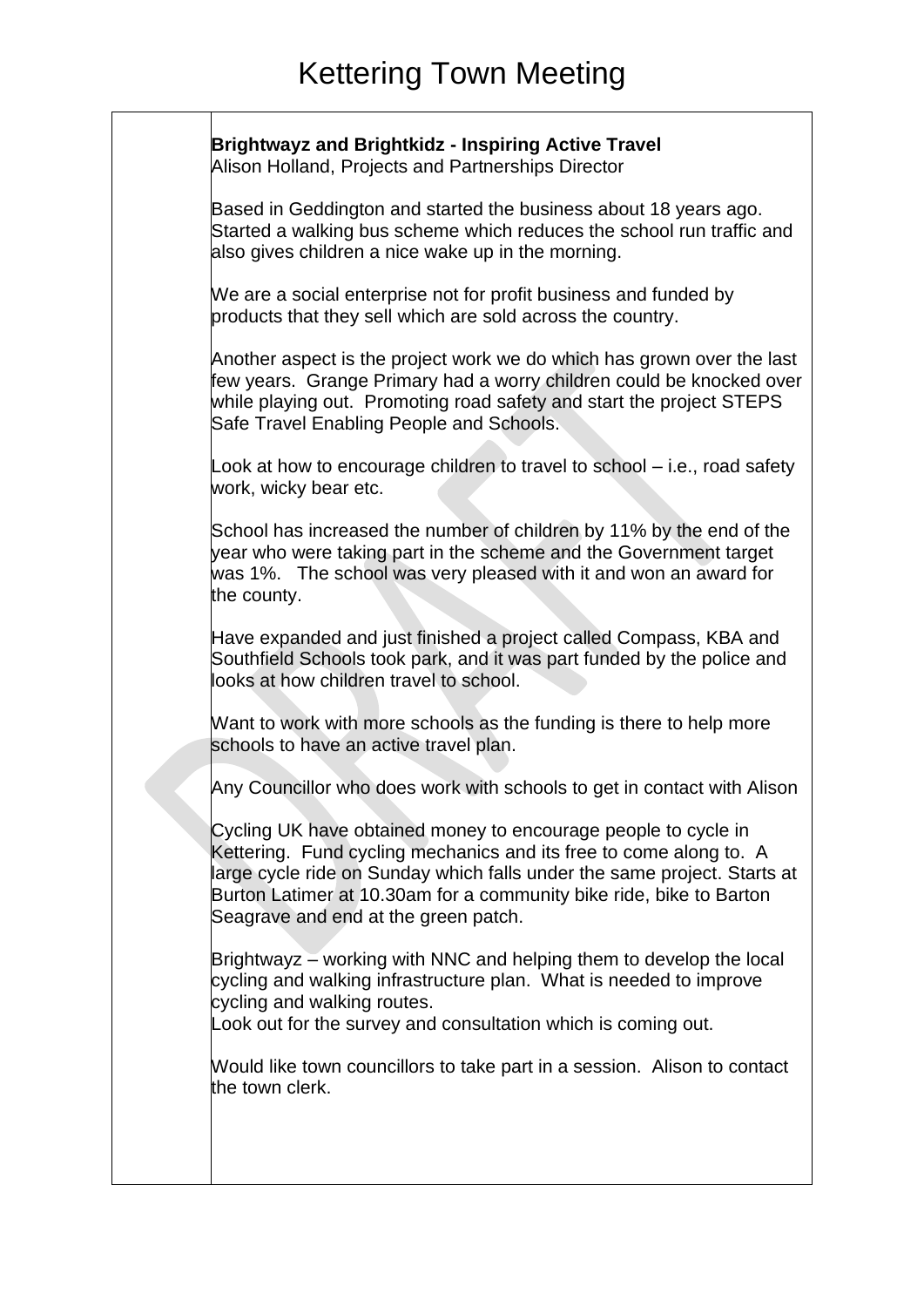### **Family Support Link**

Rachel Bott, Operational Manager/ Rachel Lamb Project Coordinator and Support Worker

Covers whole of Northamptonshire. Can provide advice via Teams, What's App, phone calls. Their aim is to try to give clients a voice. All of it is free and we are there as long as we are needed.

Work with children and usually go into schools and provide a 16-week session. Also hold summer youth groups and get children all over the county attend. Can be any young person and it gives them a chance to meet other young people.

Set up weekly groups for young people.

Cllr Maggie Don asked– do you need parental consent? Answer under 16 need parental consent or social services consent.

Trying to grow and encourage network or do direct network sessions. Office is in Wellingborough but work throughout the county. Adults can come to office or walk or talk in local area. Have a helpline Monday – Friday which is a confidential service.

### **Groundwork**

Cllr Anne Lee

I have been on the board for 7 years. 504 people attended one of the summer events. Also ran holiday activities twice a week during the summer holidays. Better together Covid Support work offering support and reconnection after Covid.

Work closely with Rhythm Thyme which provides poetry readings etc. Also supporting a cultural forum for artwork on the High Street. The Veg box scheme now has a new on-line boxing system. For more information check on our website [www.greenpatch.org.uk](http://www.greenpatch.org.uk/)

The Green recovery fund employed 12 young people. Looking for more employment and training programmes to run in the future. Youth Works work with several secondary schools.

Kick Start – Green jobs for young people. Cllr Lee to find more information and pass to KTC.

### **Grow Wild**

Oliver Connolly can't attend but has sent text to be read out by the Mayor which is as follows: -

Grow Wild is a new service in the Kettering area that provides practical outreach services for adults with disabilities, learning disabilities and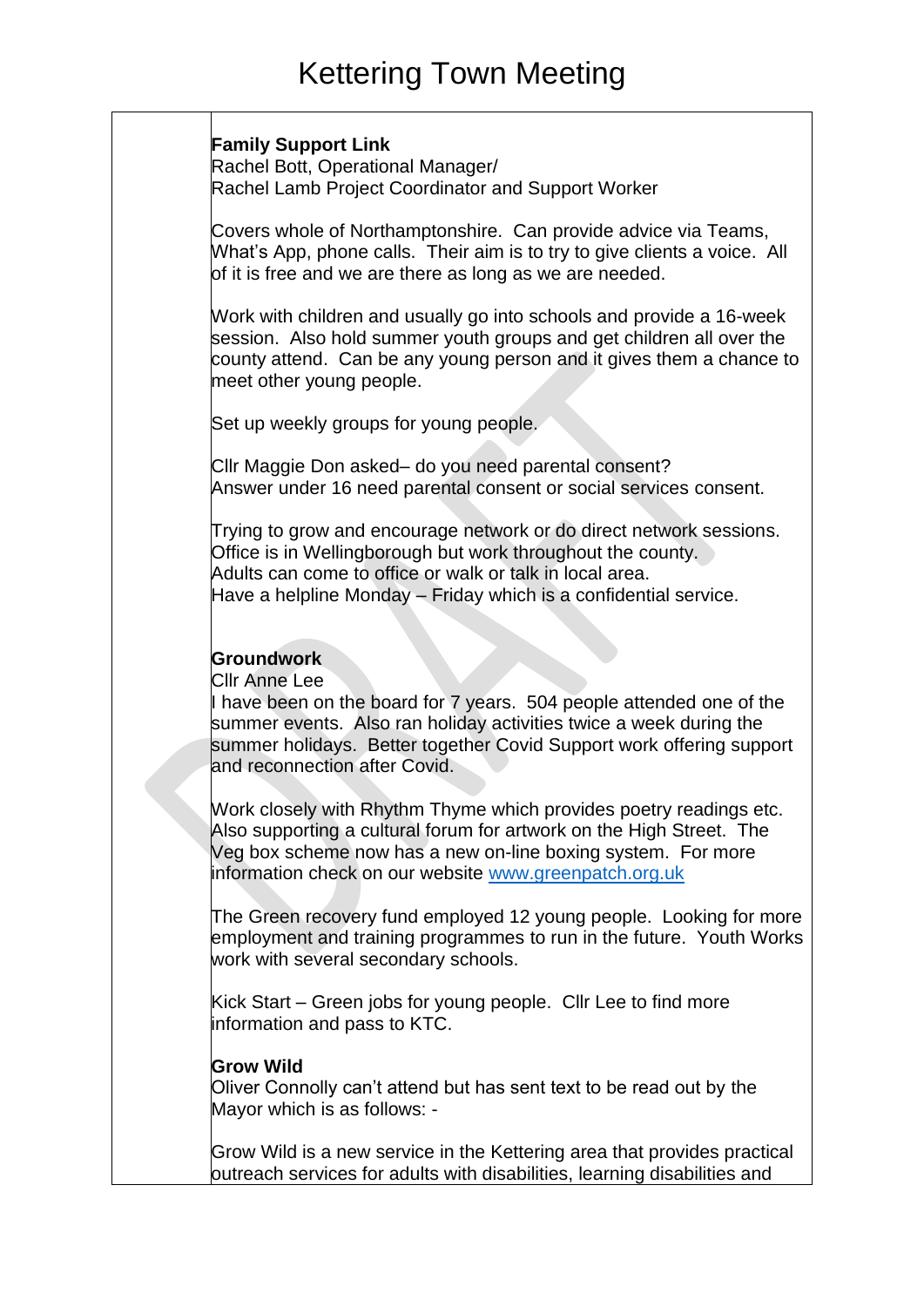mental health needs. Outreach projects are all based outdoors and involve support to engage in local environmental projects and outdoor activities. It could be seen as a more advanced version of 'forest school', whereby adults with barriers can engage in activities that instigate true personal and environmental development.

We will take part in lake/river clearance, planting native plants and trees to improve biodiversity and contributing to the local community gardens/parks/commons.

Activities will also include rambling, cycling and other forms of exercise which boost cardiovascular and respiratory health as well as mental wellbeing.

Activities are designed to be therapeutic, breaking down the negative impacts of isolation and helping to build confident individuals with improved mental health and a developed practical skill set.

Transport is provided and participants can be picked up from home, if you would like more information please visit the website at [www.GrowWild.Life](https://protect-eu.mimecast.com/s/b8yKCnYJ0hQ7pVhNh8Oa?domain=growwild.life) pick up a leaflet or call Oliver Connolly on 07779960099

## **Kettering Complementary Therapy Group**

Barbara Lewis, Dawn Cooper

We welcome anyone who wants to maintain their health and well-being. Have been in existence for approximately 20 years and organise taster sessions and support all the health and well-being events held in the town. Our main aim is to promote awareness to use complementary therapy to help healthcare.

We still continued to meet during the pandemic either outside or on-line. When the pandemic came to an end Kettering held a health and wellbeing festival which included taster sessions, advice and a raffle for Cransley hospice. We had a pop-up shop based in the Newlands Centre and was told we could occupy it for two months. This was open in May and June. It was seen as an opportunity to give health and wellbeing advice to people in the high street. A lot of people hadn't spoken to people for 18 months or felt frightened to go out and didn't know where to go. We offer lifestyle advice to clients including diet, sleep and exercise. Had a lot of people referred to us from KGH and we would have liked to continue in the shop but had to vacate end of June.

Open on a Friday – need more volunteers to help us sign post people to us. A lot of people disadvantaged due to not having smart phones, FB etc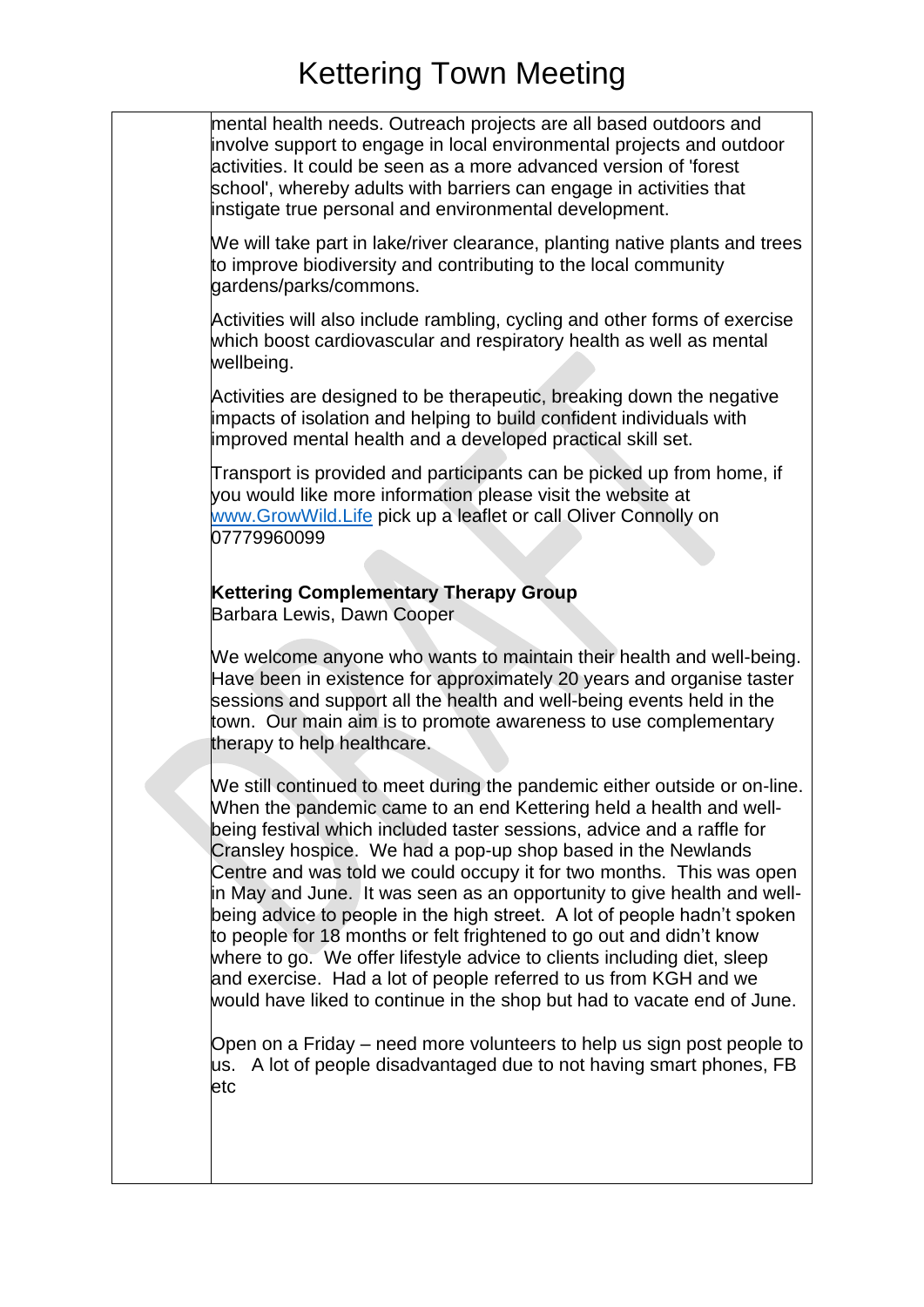**Northamptonshire Healthcare NHS Foundation Trust** Chris Davison, Lead Governor, Public Governor - Kettering & Corby Integrated NHS Trust. Wanted to support Barbara as community initiative run by the community for community. Have three statistics to give you: only 20% of what makes us healthy comes from health care 40% education 30% lifestyle, drinking, smoking 10% where you live If we are going to respond effectively to the challenges, we face we need to work together. Major reform which means working closely with voluntary sector and local authority. 2<sup>nd</sup> reason #healthcare on the high street. Half of people seen had high blood pressure. Wasn't just prevention and due to social circumstances had nowhere to go. The service provided by the Complementary Therapy Group provided a safe place for people to go. Most visitors felt digitally excluded as they didn't have smart phones, Facebook etc. 1 in 4 people have a mental health but the figures should be 4 in 4. Bodies and minds change and circumstance change. We are part of solution. Support pop up shop, taster sessions and a safe place for people to go. How many people are involved with this project - Kettering Mind, Northants Public Health, KGH and whole range of voluntary groups. Open 10 – 4pm every Friday and volunteers come in on a rota. Always need volunteers who have compassion and empathy. **Kettering Allotment Society**  Russell Attwood I came along to the previous meeting, and I wish to thank KTC for the progress regarding the contaminated land at the allotment. The site has been visited by an officer from NNC and it has been agreed we are going to wait until vegetation has died down before any work can be carried out. Still have a waiting list for allotments but working hard to reduce this. Have been approached by the community payback scheme to do some work on our allotments but need to put toilets in place first.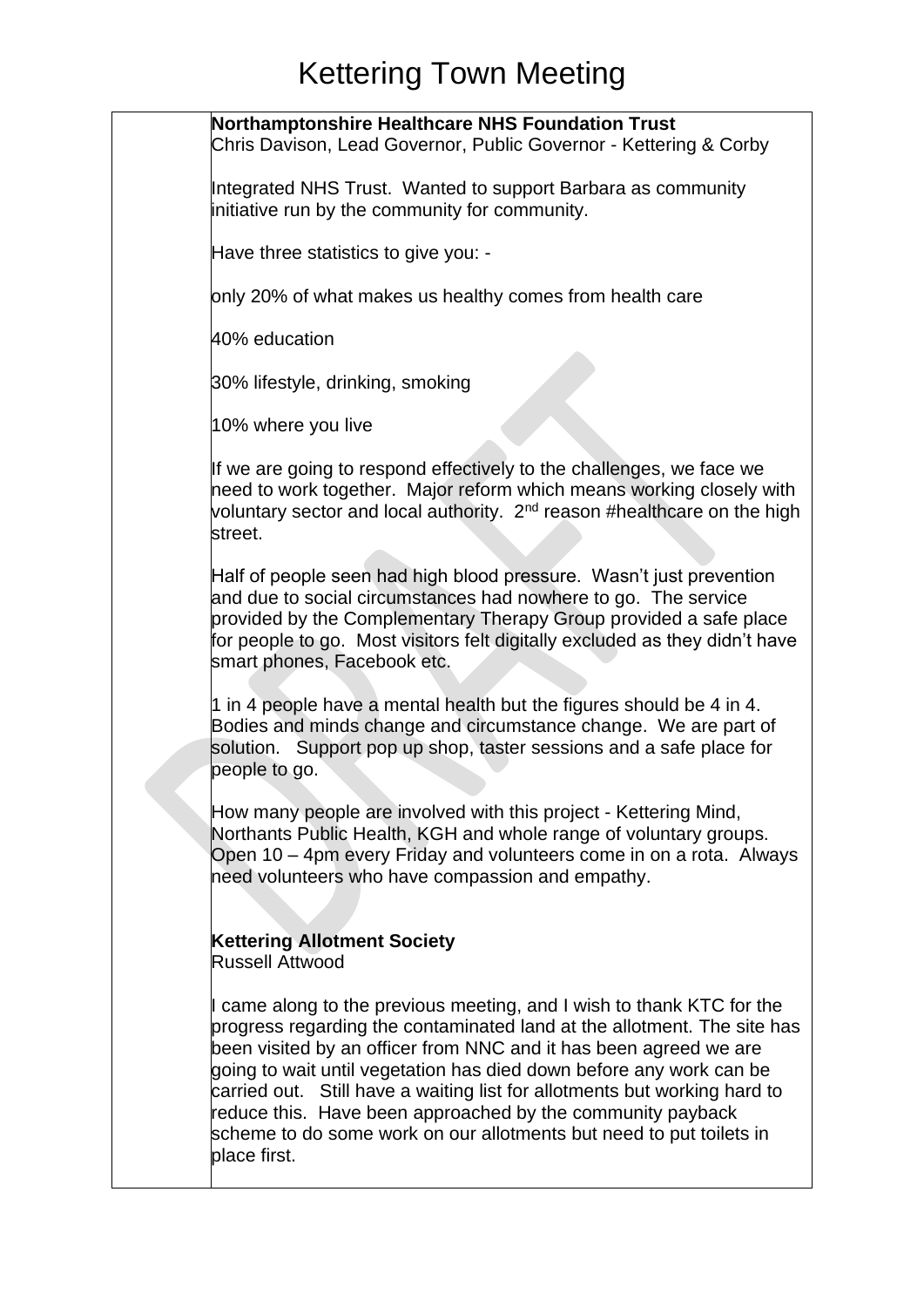### **Kettering Arts Society**

Rev Tom Houston

Re-opened in September and had over 500 people come through the doors. We now have a card machine to take payment and have just brought new chairs. We are now looking at getting the word out really and want to connect with other arts projects and groups too. Would like to be a champion with other arts groups. If anyone knows of any other art groups who want to link up, then please let me know.

Lots of fund raising planned. Underfloor heating project which would like to be complete within the year. Also would like to have a screen that comes down. Which means we can show films, cultural films etc. Currently trying to fund raise for this.

Cllr Maggie Don asked about the fund raising to lay the floor and will the wooden floor be going back down.

Answer – The floor needs relaying but will be ceramic tiles for the underfloor heating.

Cllr Emily Fedorowycz asked what is coming events are coming up?

Answer Back to Saturday night's – Gary Delaney, Simon Evans, Marvel Theatre Show. All details are on the website.

### **Kettering Civic Society**

Paul Ansell Chairman & Monica Ozdemir Secretary

We promote the town and its people aiming to highlight the town's architecture and rich social and cultural history/past and present that will create a vibrant town/centre that will benefit the local community and bring visitors to boost our economy.

The Society was formed in 1969 founded to encourage a high standard of planning and civic pride.

The Society is an independent voluntary organisation and a pressure group.

We are stakeholders in the town and have supported the council in its successful bid for High Street funding.

We sit on the High Street Historic Action Zone Board. We have acted as consultees including providing information for the Historic Assessment of the High Street for Austin Heritage Consultants and Consultants *Influence*.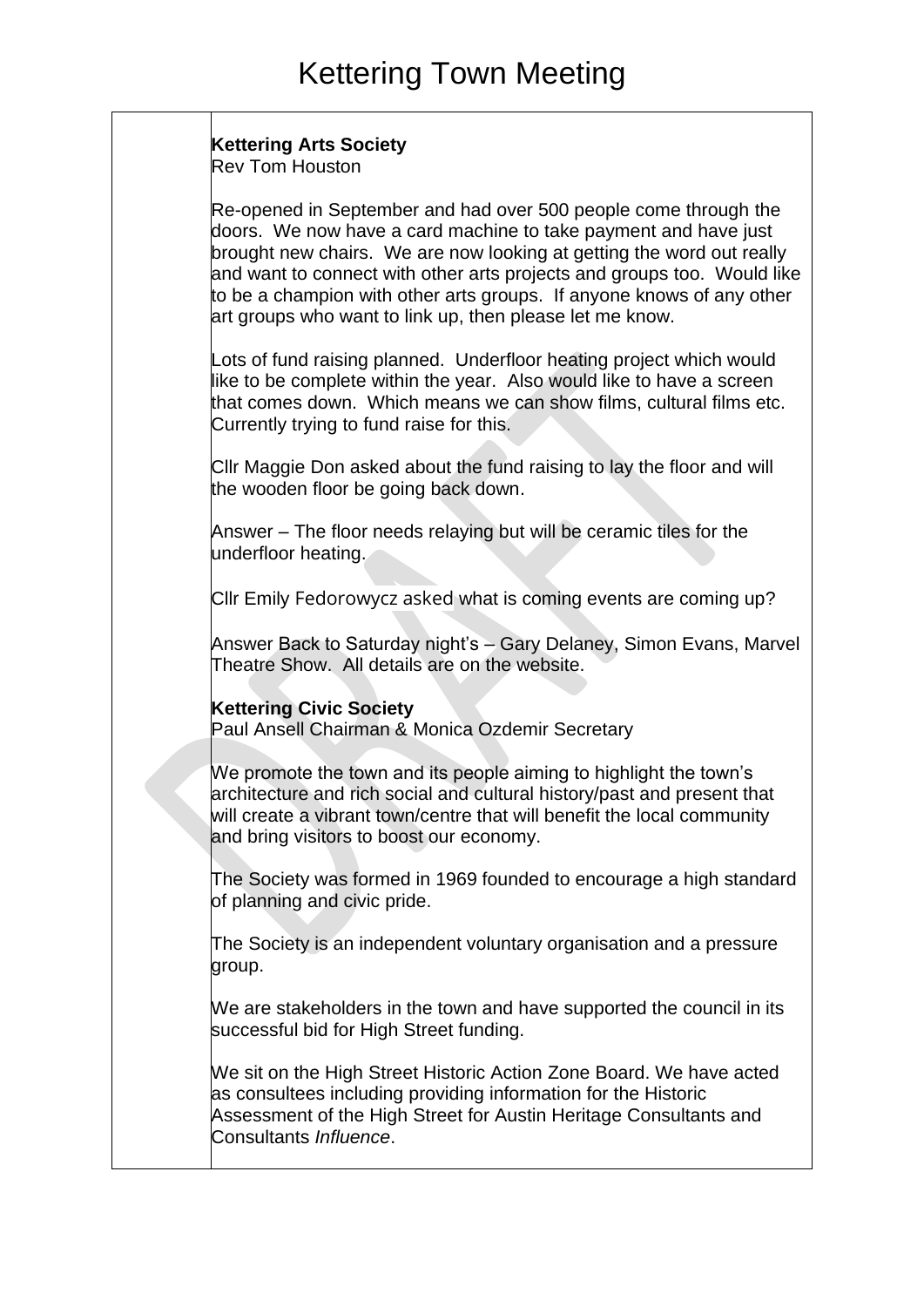| We are part of the Cultural Consortium receiving Historic England<br>funding for 2 projects.                                                                                                                                                                                                                                                                                                              |
|-----------------------------------------------------------------------------------------------------------------------------------------------------------------------------------------------------------------------------------------------------------------------------------------------------------------------------------------------------------------------------------------------------------|
| A documentary film with the UK Film School about the Kettering Mosaic<br>and the abstract images that record the town's industrial and cultural<br>heritage.                                                                                                                                                                                                                                              |
| 2. Three art panels, each being displayed at Wicksteed Park, Kettering<br>Station and the High Street.                                                                                                                                                                                                                                                                                                    |
| We have a blue plaque heritage trail around the town which we<br>continue to expand.                                                                                                                                                                                                                                                                                                                      |
| Annually we present the Silver Rose Bowl award for either the built<br>environment or for civic pride. This year it will be awarded to the Green<br>Patch.                                                                                                                                                                                                                                                |
| The Society has had a long-standing connection with Kettering station<br>which began when it successfully stopped the ironwork from being<br>removed in 1978.                                                                                                                                                                                                                                             |
| Time Travellers is our community room situated on platform 1 which<br>has a variety of uses including a meeting room, exhibitions are held<br>here and when steam trains visit, 16 <sup>th</sup> Oct 9am -10am<br>the room is open with a variety of Kettering themed artifacts for sale.<br>We are station adopters and tend the planting around the station and<br>we belong to Community Rail Network. |
| We hold fundraising events coffee mornings, quizzes, fashion show,<br>open studios, dinners, afternoon teas, day trips, holidays, annual proms<br>concerts, theatre trips, talks                                                                                                                                                                                                                          |
| We have won awards for our voluntary work at the station from<br>Northamptonshire Heritage Society and Community Rail Network we<br>belong to both organisations.                                                                                                                                                                                                                                         |
| Ongoing projects; Membership of the Kettering Cultural Consortium,<br>Town Planning, Blue plaques Kettering's coat of arms                                                                                                                                                                                                                                                                                |
| <b>Kettering Wombles</b><br>Donna Burdon (Tinker)<br>Founded Kettering Wombles in 2019 from started off with 15 members<br>and now have 655 members. Carry out solo picks, family picks and<br>have adopted the council's H&S.<br>Little pick any spaces.                                                                                                                                                 |
| CIIr Dez Dell asked what the bag count was of what has been picked up                                                                                                                                                                                                                                                                                                                                     |
| Answer 2894 bags in Kettering since February 2021<br>25000 bags as a county collected since January.<br>We report needles, glass and fly tips that we may find.                                                                                                                                                                                                                                           |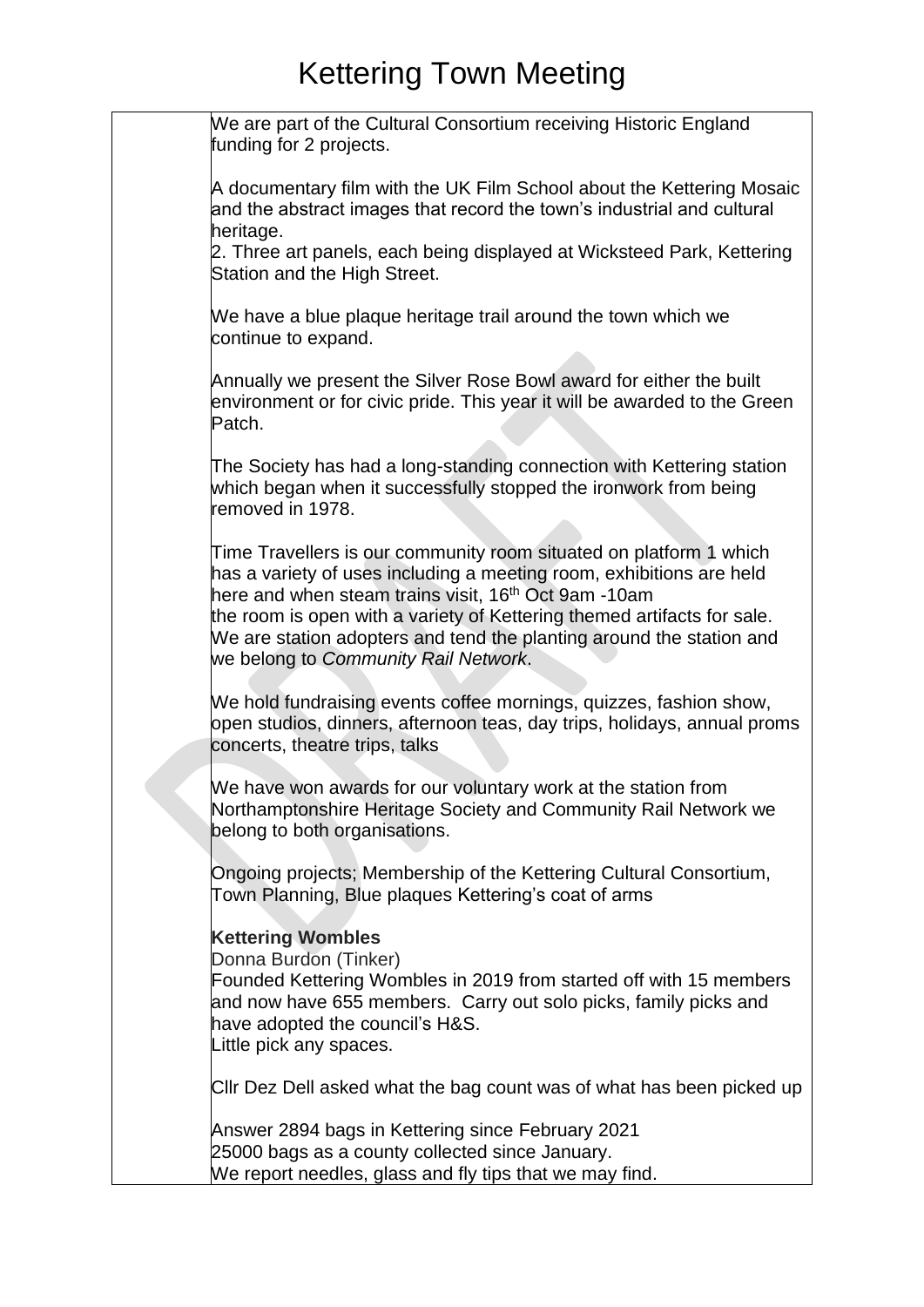#### **North Northants Business Network**

Simon Cox

The Kettering Business Awards will take place at Kettering Park Hotel in 2 weeks' time and will be raising money for the street pastor team

Kettering Town Centre Partnership Group which includes Cllrs Howe and Smithers, and meetings will take place with them on a quarterly basis.

Business network currently working on digital voice, voice marketing and also sonic branding.

Hospitality sector is currently struggling for staff. If anyone is aware of people looking for work then let Simon know.

Tresham College are currently needing another Trustee if anyone is interested or knows of anyone who might be interested.

Eco Futures Northants group have started to look at the environment hoping to work towards 2030. Have identified 90 cost saving exercises to save money and be more eco-friendly.

Cllr Maggie Don asked if people are struggling to get work experience, can Simon's organisation help.

Answer Yes. There is not officially gateway just message Simon if know of a vacancy or anyone wanting work.

## **Open Door Church**

Adrian Horner

Montagu Street was Rehab/Sessions Nightclub.

Pre Covid we were running weekly hot meals and serving Christmas dinners which we hope to do this again this year. Over the last year the main thing we have done is supporting Corona kitchen.

Lots of agencies are working together via zoom to share good practice. Have started Oasis well-being group which is safe place for people to come and talk about mental health issues. It's a place where its ok not to be ok.

Cllr Martyn York Asked about Love Kettering, tell us some more about this.

Answer - Organised some church events but need to do something more. Have a look at #lovekettering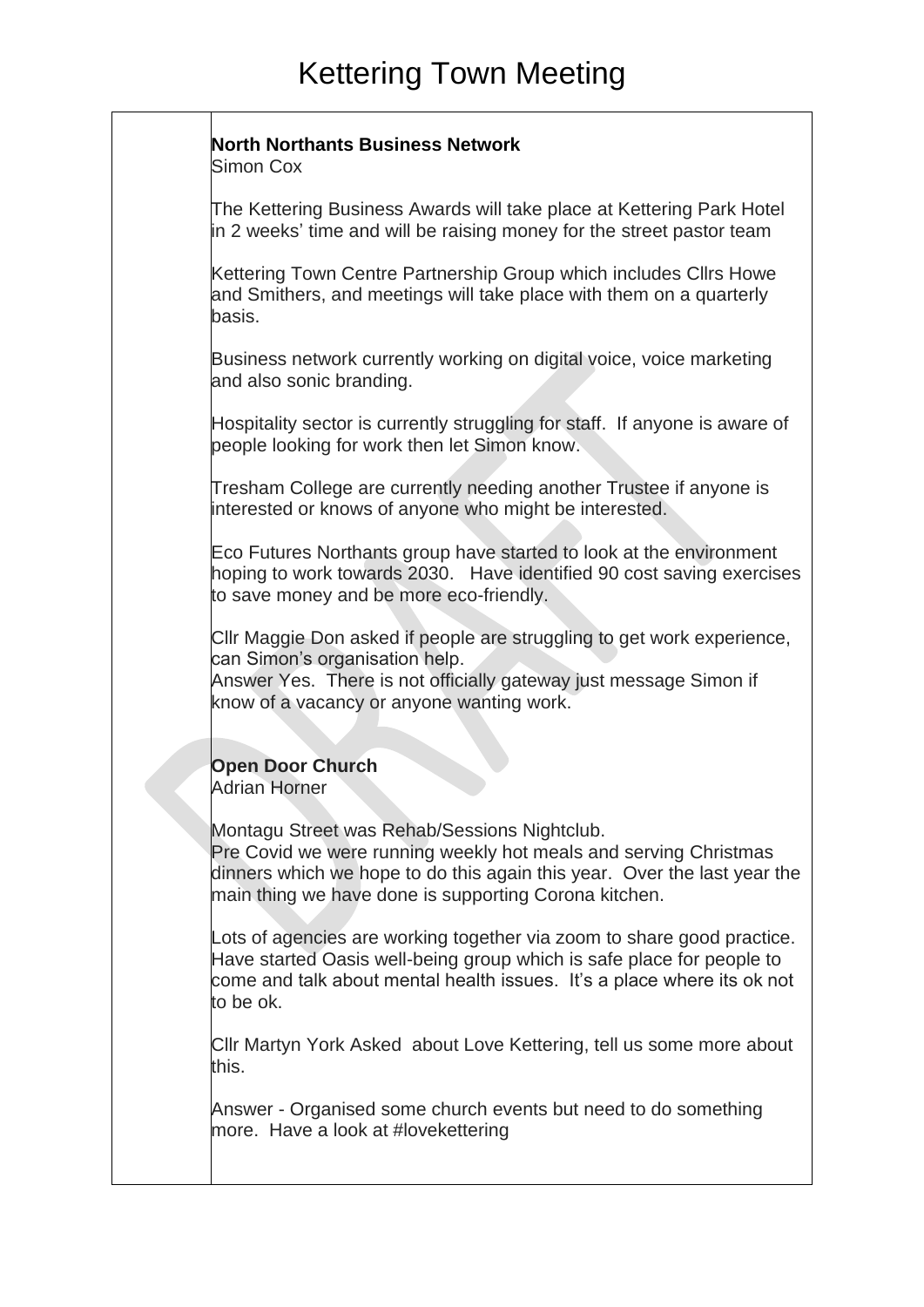### **Payman Investments (Royal Hotel)**

Dr Tahirih Danesh

Took over the hotel a few months ago and tried hard to turn the hotel around. Started to get a café going and the venue can be used for community events. Wish to hold events and experiences and focus on education, cultural and artistic. Very much focused on restoring historical items which have been removed from the hotel.

Open to ideas of how to use parking spaces for the community. The downstairs space is available for use. Could be parking, storage and we welcome collaboration.

### **Picture the Difference**

Zoe Martin Founder and Creative Director

Kettering based and specialises in performing arts for special needs, autism, physical disabilities, socially anxious or mental health issues.

Based at William Knibb centre and open Wednesday, Thursday, Friday daytime and Monday evening.

Have received National Lottery funding for the past 3 years.

Do lots of work around arts, 3D animation, film making and music. Also have access to music production studio and we do a lot of community performance.

Want people to feel at ease and express themselves and give the opportunity to explore different feelings.

Did a performance at Wicksteed Park and at the Green Patch also want to take the performance out to schools

## **Save Weekley Hall Wood**

Frankie O'Dowd

Wanted to share what an excellent resource this is for dog walking, runners, walkers etc. It's a nature resource and we have 18000 signatures who want to save this wood. We are a local community group and the reason we are trying to save the woodland is because there is currently a plan to build 5 warehouses on it and we would prefer woodland. This site was an ironstone quarry, but nature has taken back the area and we as residents of Kettering are enjoying the benefits. 500 – 1000 use and benefit from the wood every day. Nature watchers and photographers and we now have more idea of deer, butterflies etc which call woods home.